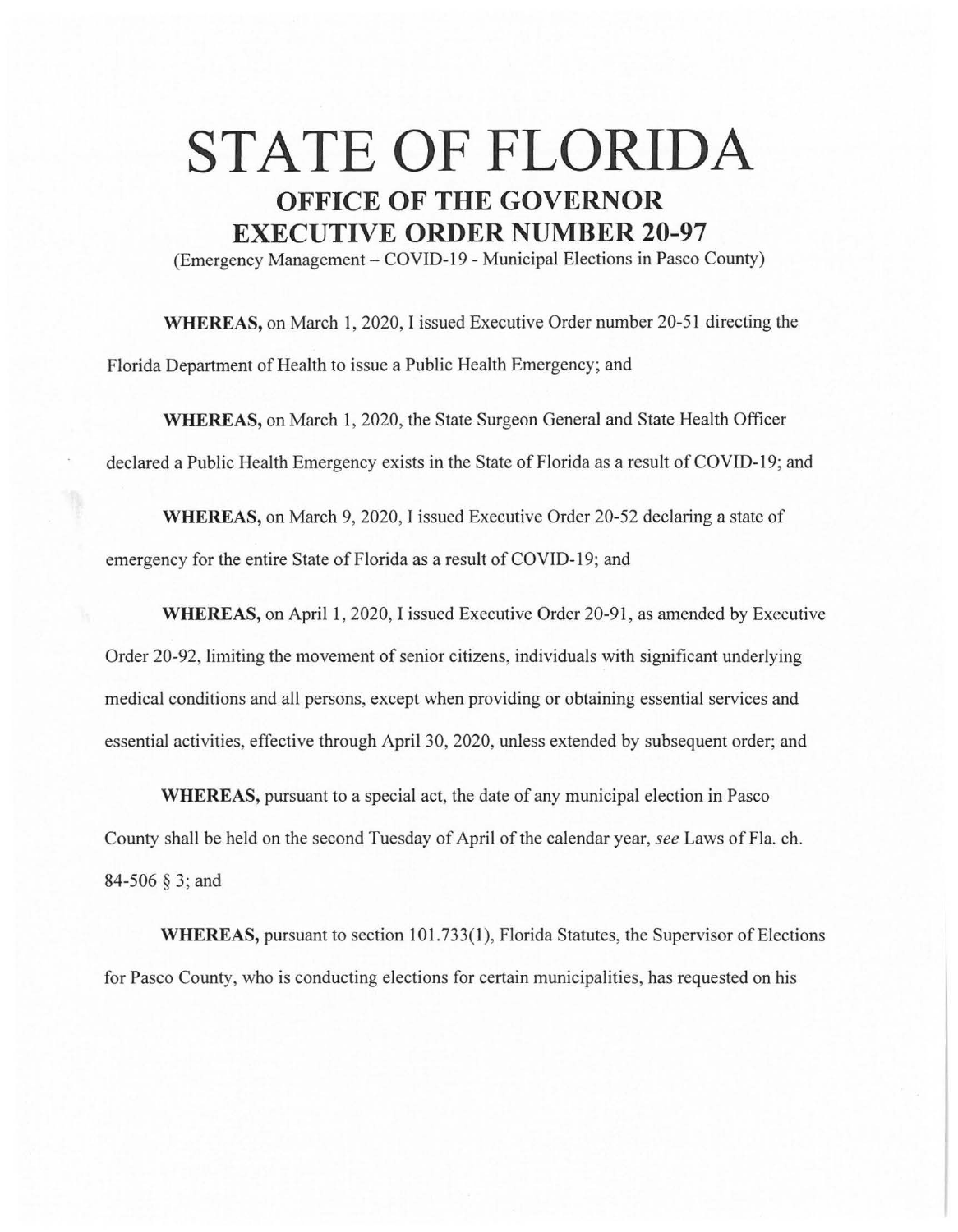behalf, a delay of certain municipal elections scheduled in the month of April, due to the ongoing emergency condition (a copy of his letter is attached); and

**WHEREAS,** it is necessary and appropriate to take additional action to ensure that the spread of COVID-19 is slowed, and that residents and visitors in Florida remain safe and secure.

**NOW, THEREFORE, I, RON DESANTIS,** as Governor of Florida, by virtue of the authority vested in me by Article IV, Section l(a) of the Florida Constitution, Chapter 252, Florida Statutes, the Florida Elections Emergency Act, Sections 101.733 – 101.74, Florida Statutes, and all other applicable laws, promulgate the following Executive Order to take immediate effect:

Section 1. Based on the foregoing, I declare an existing and continuing possibility of an emergency before and during the scheduled municipal elections. In order to ensure maximum citizen participation in the electoral process and provide a safe and orderly procedure for persons seeking to exercise their right to vote, to minimize citizen exposure to danger during this emergency, and to protect the integrity of the electoral process, I hereby declare that an election emergency exists in Pasco County.

Section 2. The municipal elections scheduled on April 14, 2020, for the cities of San Antonio, Dade City, and Zephyrhills in Pasco County, are hereby delayed.

Section 3. Pursuant to section 101.733(2), Florida Statutes, upon consultation with the Secretary of State, I will issue a subsequent Executive Order rescheduling the elections as soon as is practicable.

2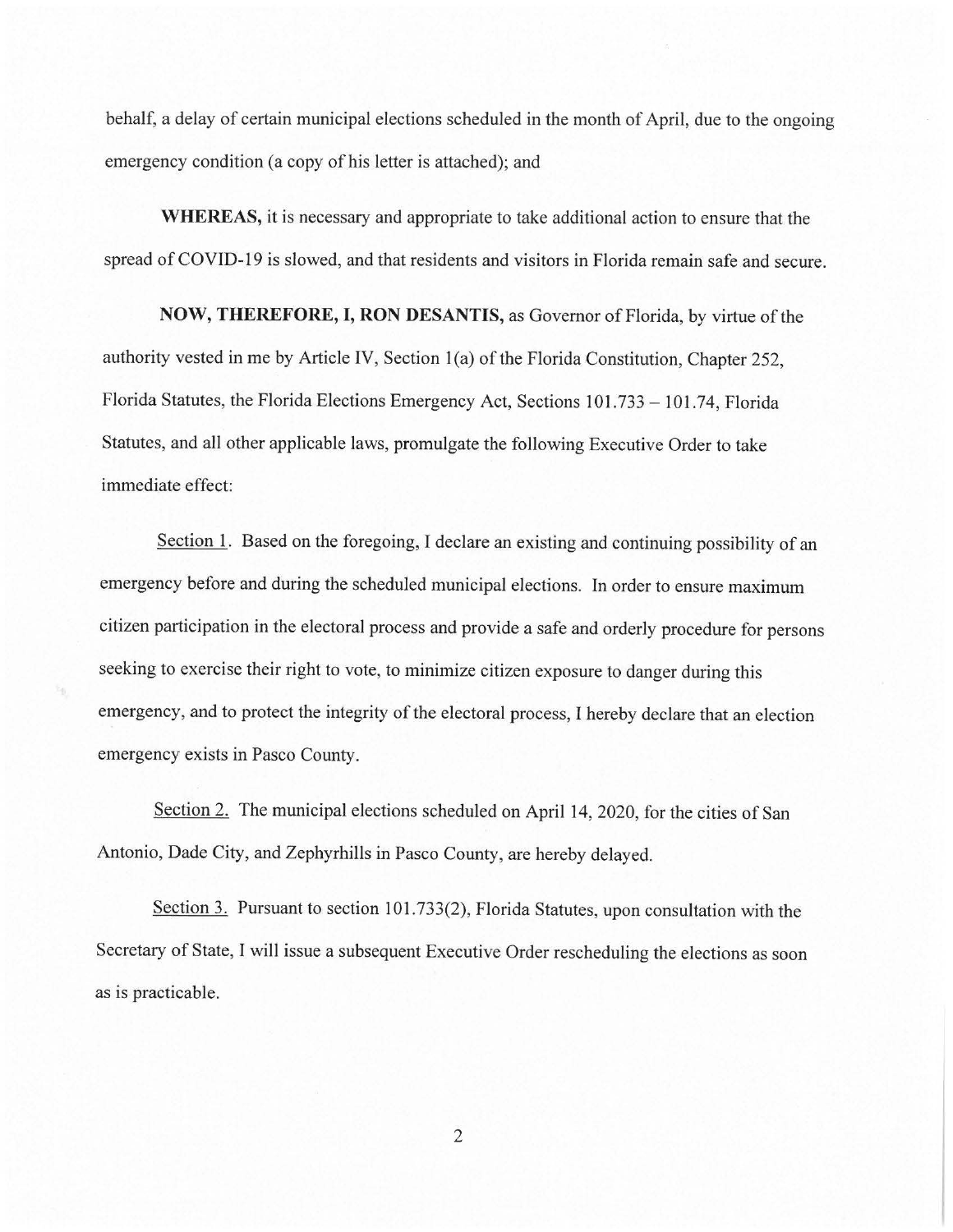Section 4. I direct the Supervisor of Elections for Pasco County, in conjunction with the municipal clerks from the affected municipalities, to activate and follow the "Comprehensive Emergency Suspension Plan" contained in I S-9.005, Florida Administrative Code.



ATTEST:

See

IN TESTIMONY WHEREOF, I have hereunto set my hand and caused the Great Seal of the State of Florida to be affixed, at Tallahassee, this 8th day of April, 2020.



**MOA APR**  $\frac{1}{60}$  $\mathbb{R}^d$ T 16:01